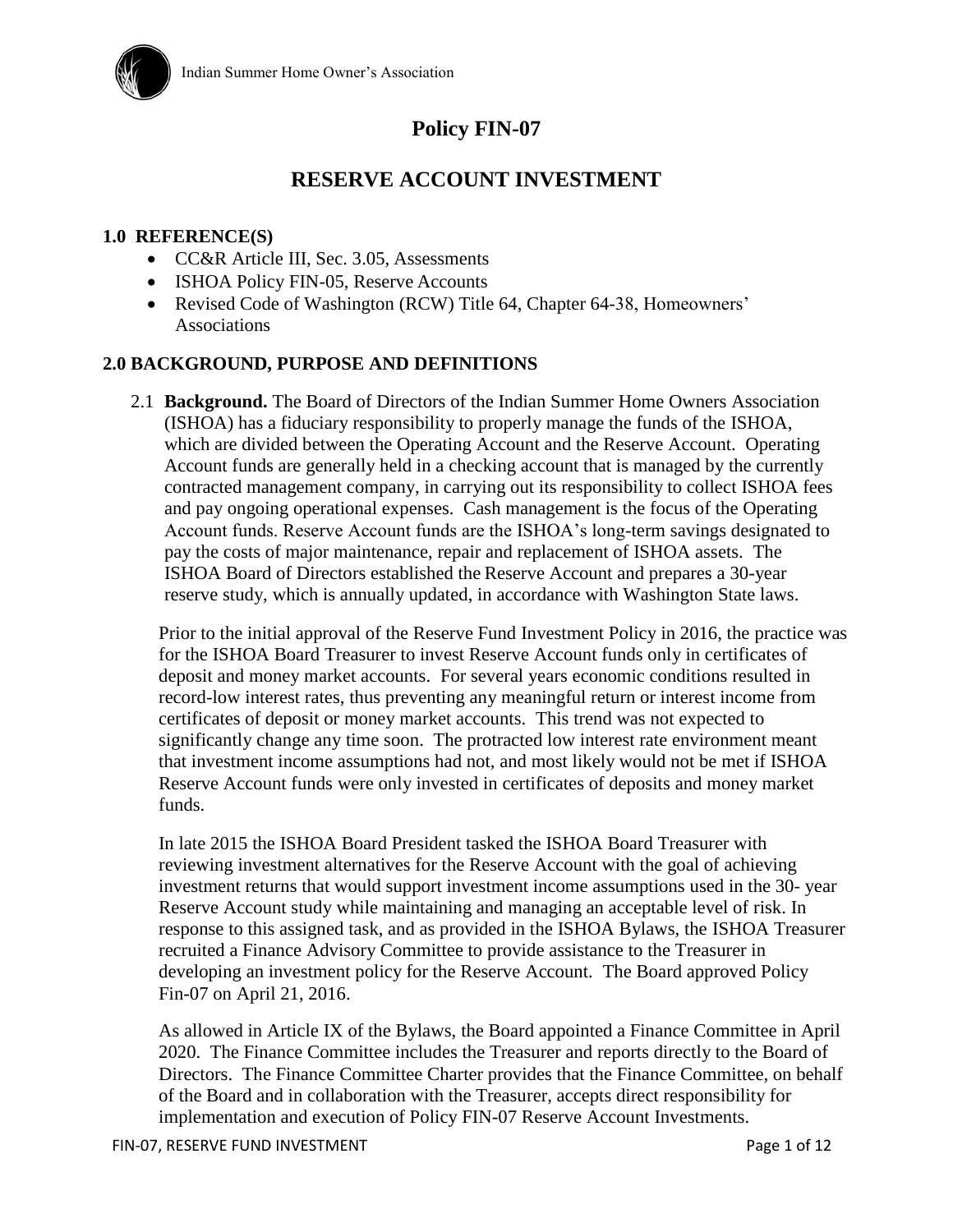

- 2.2 **Purpose and Scope.** The Reserve Account Investment Policy was created with the goal of providing for the safety, liquidity and adequacy of ISHOA Reserve Account assets while (a) maintaining the purchasing power of the Reserve Account funds, (b) achieving investment returns that support the conservative assumptions utilized in the Reserve Study and (c) identifying, monitoring and managing inherent investment risk. In doing so this policy:
	- 1. Establishes a framework for investment of Reserve Account funds according to Prudent Investor Standards as established by legal and regulatory laws, policies, procedures and guidelines.
	- 2. Establishes the investment goals and objectives of the Reserve Account.
	- 3. Defines and assigns the principal duties and responsibilities of all concerned parties concerning the management of Reserve Account funds.
	- 4. Offers guidance and limitations regarding Investment Securities utilized by the Reserve Account.
	- 5. Establishes requirements for monitoring, evaluating and reporting investment activity and performance.
	- 6. Establishes the relevant investment horizon for which the Reserve Account funds will be managed.
	- 7. Serves as a review document to guide the ongoing oversight of Reserve Account investments.
- 2.3 **Definitions.** For purposes of this document, the following definitions will apply:
	- "**Agency Securities**" shall mean investment securities issued by federal agencies or private entities, such as the Federal National Mortgage Association and the Federal Home Loan Bank Board, that are also known as government sponsored enterprises.
	- "**Asset Class**" shall mean a group of investments that tend to behave similarly and are subject to the same market forces, for example, cash equivalents, stocks or bonds.
	- "**Board**" shall refer to the ISHOA Board of Directors as elected by ISHOA members in accordance with the ISHOA Articles of Incorporation.
	- "**Cash Equivalents**" shall mean any short-term investment securities that have maturity periods of 90 days or less. These include banker's acceptances, Treasury bills, commercial paper and other money market instruments.
	- "**Exchange Traded Fund (ETF)**" shall mean a type of investment security that involves a collection of securities, such as stocks and government or corporate bonds, that often tracks an underlying index, although they can invest in any number of industry sectors or use various strategies. ETFs are in many ways similar to mutual funds, however, they are listed on exchanges and ETF shares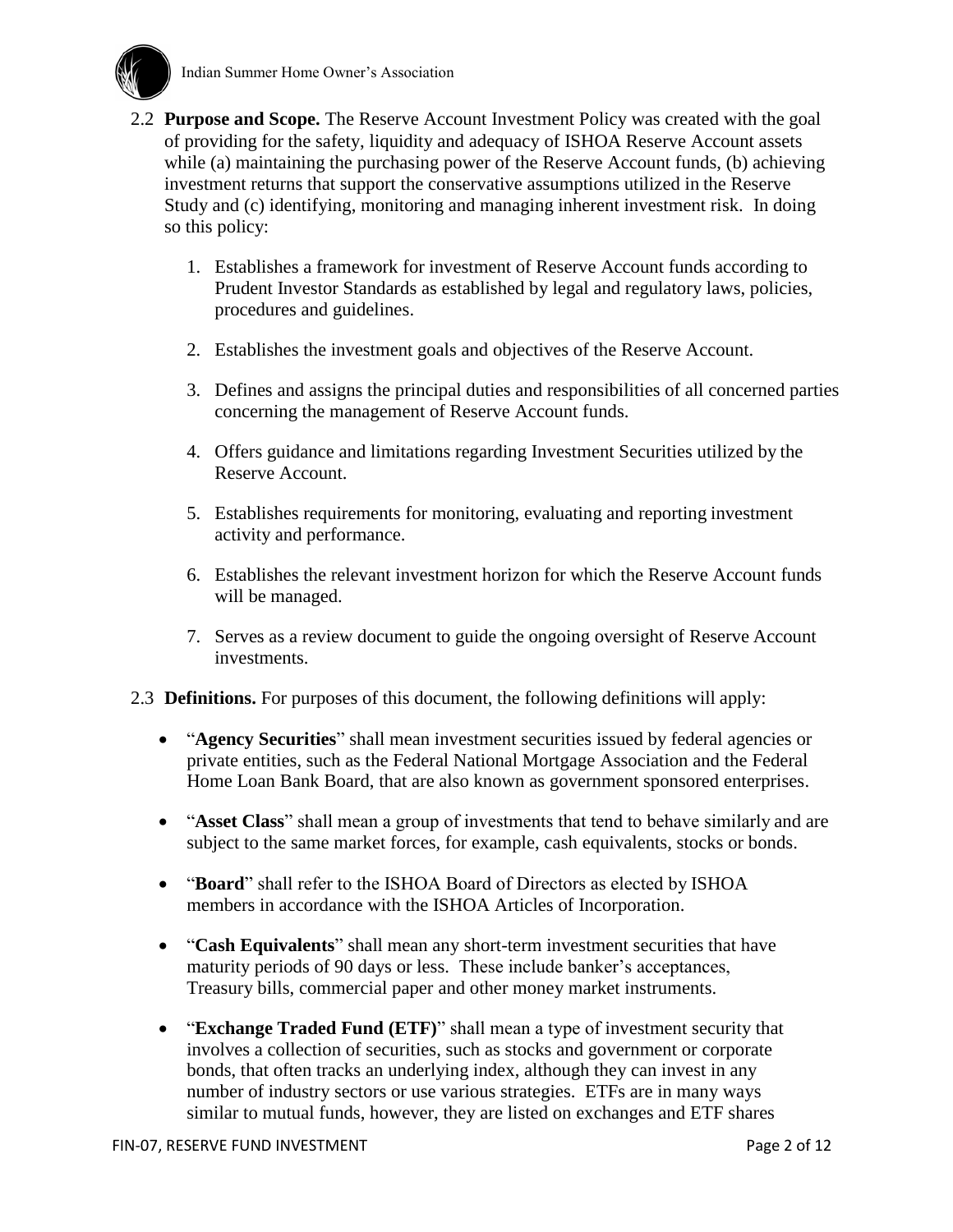

trade throughout the day just like ordinary stock.

- "**Fiduciary**" shall mean any individual or group of individuals that exercise discretionary authority or control over fund management or any authority or control over management, disposition or in administration of ISHOA Reserve Account funds.
- "**Finance Committee**" shall refer to ISHOA members who, in accordance with the ISHOA Amended Bylaws, are selected by and report to the Board to work in collaboration with the Treasurer on tasks specified in the Finance Committee Charter.
- "**Investment Horizon**" shall be the time period over which the investment objectives, as set forth in the statement, will be met.
- "**Investment Policy**" shall refer to the document designed to address the objectives, constraints, unique circumstances and oversight procedures that govern investment-related activities of the Reserve Account funds.
- "**Investment Risk**" shall refer to any uncertainty with respect to "Investment Securities" that has the potential to negatively affect the Reserve Account. Examples of such uncertainties include inflation risk, market volatility, general business environment, ease or tightening of liquidity, currency fluctuations, excessive concentration in companies, industries, etc. and country specific geo-political activities. All investments carry some degree of risk which must be identified, monitored and managed.
- "**Investment Securities**" shall refer to the individual US Government and agency securities, cash equivalents, ETFs, mutual funds, corporate stocks and corporate bonds that are defined as acceptable in this statement.
- "**ISHOA**" shall mean the Indian Summer Home Owners Association.
- "**Mutual Fund**" shall mean a type of investment security made up of a pool of money collected from many investors to invest in securities like stocks, bonds, money market instruments and other assets. Mutual Funds are operated by professional money managers, who allocate the fund's assets and attempt to produce capital gains or income for the fund's investors. A mutual fund invests in a vast number of securities and its portfolio is structured and maintained to match the investment objectives stated in its prospectus. Each shareholder participates proportionally in the gains or losses of the fund. Unlike ETFs, mutual funds do not trade during the day like stocks. The share price of a mutual fund is determined after the close of the trading day.
- "**Professional Investment Manager**" shall mean any independent, compensated and properly licensed and registered individual, or group of individuals, that manage the investment of all or a part of the ISHOA Reserve Account. Examples of investment management services include (1) selection of various securities in order to meet specified ISHOA investment goals, (2) providing advice on investment objectives and/or asset allocation, (3) managing investment advisor searches or (4) monitoring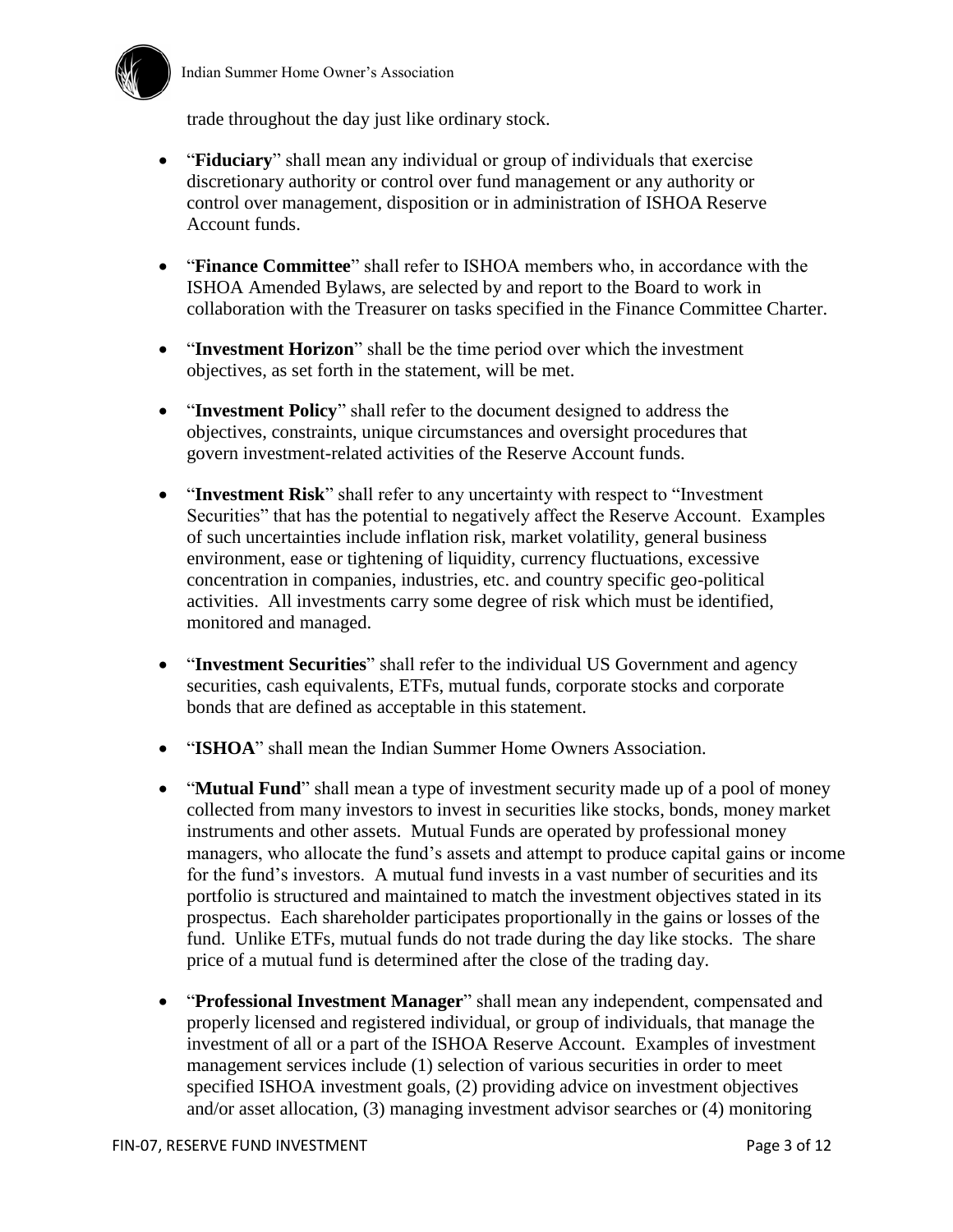

#### investment performance.

- "**Prudent Investor Standards**" shall refer to the expected approach by a fiduciary when managing assets for others. Prudent Investor Standards have recently evolved to an approach of nuanced risk management rather than categorical risk avoidance. As a result, fiduciaries should manage assets with an overall investment strategy having risk and return objectives reasonably suited to the specific organization. In addition, Prudent Investor Standards mean that fiduciaries (1) will diversify the investments of an organization and (2) have an ongoing duty to monitor investments and make portfolio adjustments as deemed appropriate given overall investment strategy.
- "**Reserve Account**" shall mean long-term funds designated by ISHOA for major maintenance, repair and replacement of common elements.
- "**Reserve Study**" shall mean the 30-year plan for ISHOA, which is annually updated and estimates the amount of funds to set aside for major maintenance, repair and replacement of common elements during the study period. Key inputs to the Reserve Study include assumptions regarding investment income and inflation rates, monthly contributions to Reserve Account and identification of common area assets (components) appropriate for Reserve Account funding.
- "**Separately Managed Accounts**" shall mean a portfolio of individual securities managed on behalf of ISHOA by a professional asset management firm. Unlike a mutual fund, the Reserve Account owns the individual securities in a Separately Managed Account and therefore it participates directly in each security's gains and losses.
- "**Treasurer**" shall refer to the individual ISHOA Board member who is elected in accordance with the ISHOA Amended Bylaws to hold the office of Treasurer.

### **3.0 PROFESSIONAL INVESTMENT MANAGER(S)**

3.1 The Board will engage a Professional Investment Manager (third-party consultant). The Finance Committee, in collaboration with the Treasurer, will recommend a Professional Investment Manager to the full Board after obtaining a formal proposal from a minimum of two different brokers.

The investment manager will assist in:

- 1. Establishing investment policy, objectives, and guidelines
- 2. Selecting investments
- 3. Reviewing such investments over time, measuring and evaluating investment performance and other tasks as deemed appropriate.

Professional Investment Managers will be held responsible and accountable to achieve the ISHOA objectives. Any change in investment strategy must be reviewed and approved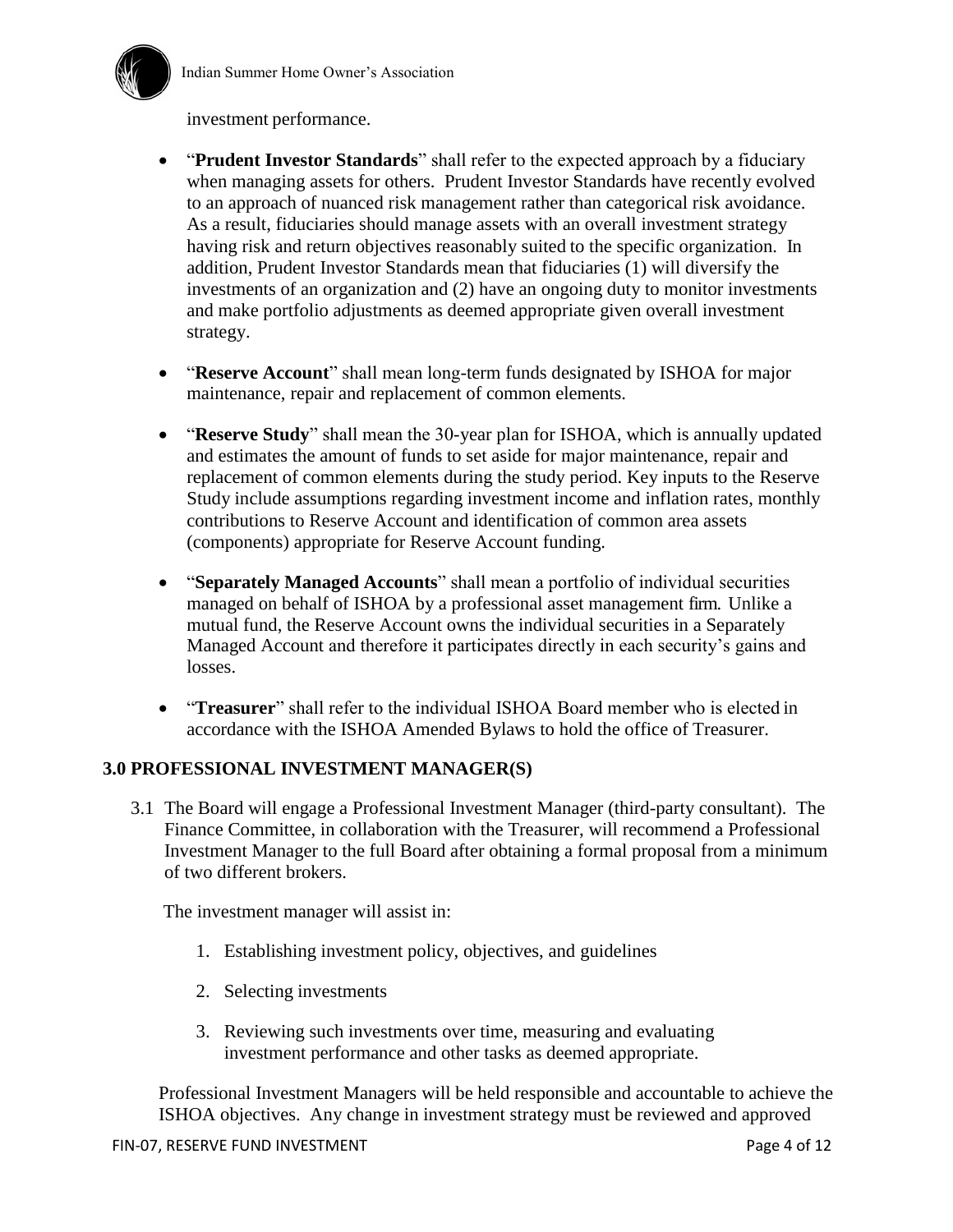

by the Board.

The Professional Investment Manager has discretion to purchase, sell or hold the specific securities that will be used to meet the investment objectives.

All expenses for Professional Investment Managers must be customary and reasonable, and will be borne by the investment account as deemed appropriate and necessary. Professional Investment Managers are expected to adhere to investment management styles for which they were retained and will be evaluated regularly for adherence to investment discipline.

### **3.2 Selection of Professional Investment Manager(s)**

The Board selection of Professional Investment Manager(s) must be based on prudent due diligence procedures. A qualified investment manager must be a registered investment adviser under the Investment Adviser's Act of 1940, or a bank or insurance company. The Board requires that each investment manager provide, in writing, acknowledgment of fiduciary responsibility to the Board.

### **3.3 Investment Manager Performance Review**

Performance reports generated by the manager shall be compiled at least quarterly and communicated to the Board and Finance Committee for review. Investment performance of the total portfolio, as well as asset class components, will be measured against commonly accepted performance benchmarks. Consideration shall be given to the extent to which the investment results are consistent with the investment objectives, goals, and guidelines as set forth in the policy. The Board intends to evaluate the portfolio's total return over at least a 3-year period but reserves the right to terminate a manager for any reason including the following:

- 1. Investment performance which is significantly less than anticipated given the discipline employed and the risk parameters established, or unacceptable justification of poor results.
- 2. Failure to adhere to any aspect of this policy, including communications and reporting requirements.
- 3. Significant qualitative changes to the investment management organization.

The Professional Investment Manager shall be reviewed regularly regarding performance, personnel, strategy, research capabilities, organizational and business matters, and other qualitative factors that may impact their ability to achieve the desired investment results.

### **4.0 RESPONSIBILITIES**

4.1 **Delegation of Authority.** The Board is a Fiduciary and, as such, retains overall authority and responsibility for approving, monitoring and managing the investment of Reserve Account funds as specified in this policy. The Board delegates the implementation and execution of this policy to the Finance Committee in collaboration with the Treasurer.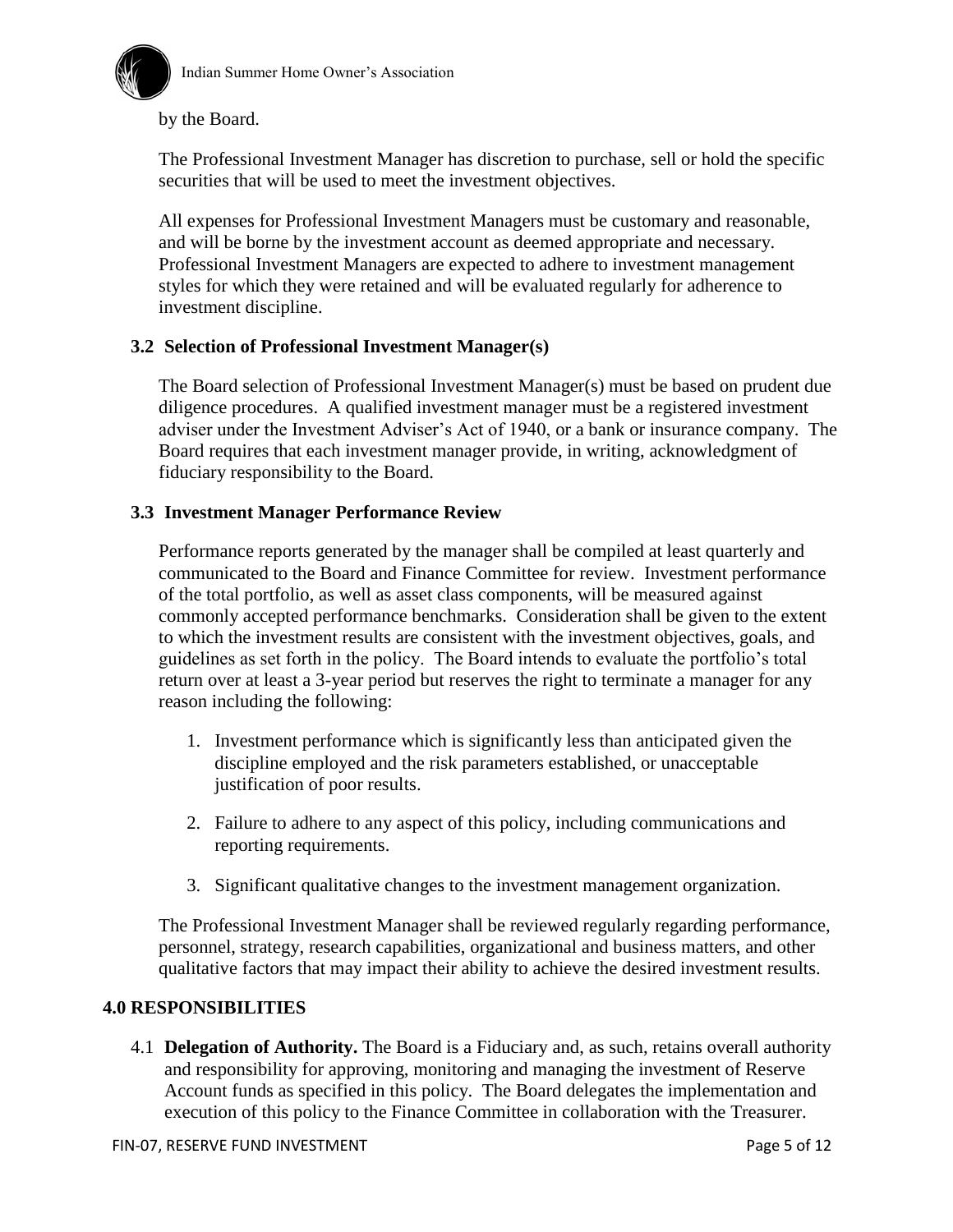

The Board will employ one or more Professional Investment Managers to attain the Reserve Account's investment objectives. See Section 3.0

- 4.2 **Responsibilities of the Board.** The Board has a fiduciary responsibility to properly manage Reserve Account funds while adhering to Prudent Investor Standards. The Board's principal responsibilities related to investment of Reserve Account funds include:
	- 1. Review and approve the ISHOA Reserve Account Investment Policy.
	- 2. Approve selection of a Professional Investment Manager after considering recommendation from the Finance Committee, in collaboration with the Treasurer.
	- 3. Require best efforts of Professional Investment Manager for achievement of ISHOA investment objectives.
	- 4. Review and approve any change in investment strategy proposed by the Professional Investment Manager.
	- 5. Review quarterly reports from Professional Investment Manager and consider any related comments or suggestions provided by the Finance Committee, in collaboration with the Treasurer.
	- 6. Annually review and update the ISHOA Reserve Account Investment Policy after considering recommendations from the Finance Committee, in collaboration with the Treasurer.
	- 7. Annually review and approve key inputs to the Reserve Study, which is a key planning tool utilized by the Board, Treasurer and Finance Committee. The Reserve Study helps determine liquidity needs from the Reserve Account.
	- 8. Review performance of Professional Investment Manager after considering recommendation from the Finance Committee, in collaboration with the Treasurer.
- 4.3 **Responsibilities of the Finance Committee and Treasurer.** The Finance Committee, in collaboration with the Treasurer, is delegated the responsibility for implementation and execution of this policy. The principal responsibilities related to investment of Reserve Account funds include:
	- 1. Monitor Reserve Account investments and recommend portfolio adjustments, as deemed appropriate given overall investment strategy, to the Professional Investment Manager.
	- 2. Perform a semi-annual review of the Reserve Account investment portfolio holdings for purposes of monitoring investment risk. Suggested portfolio adjustments resulting from these reviews are forwarded to the Professional Investment Manager.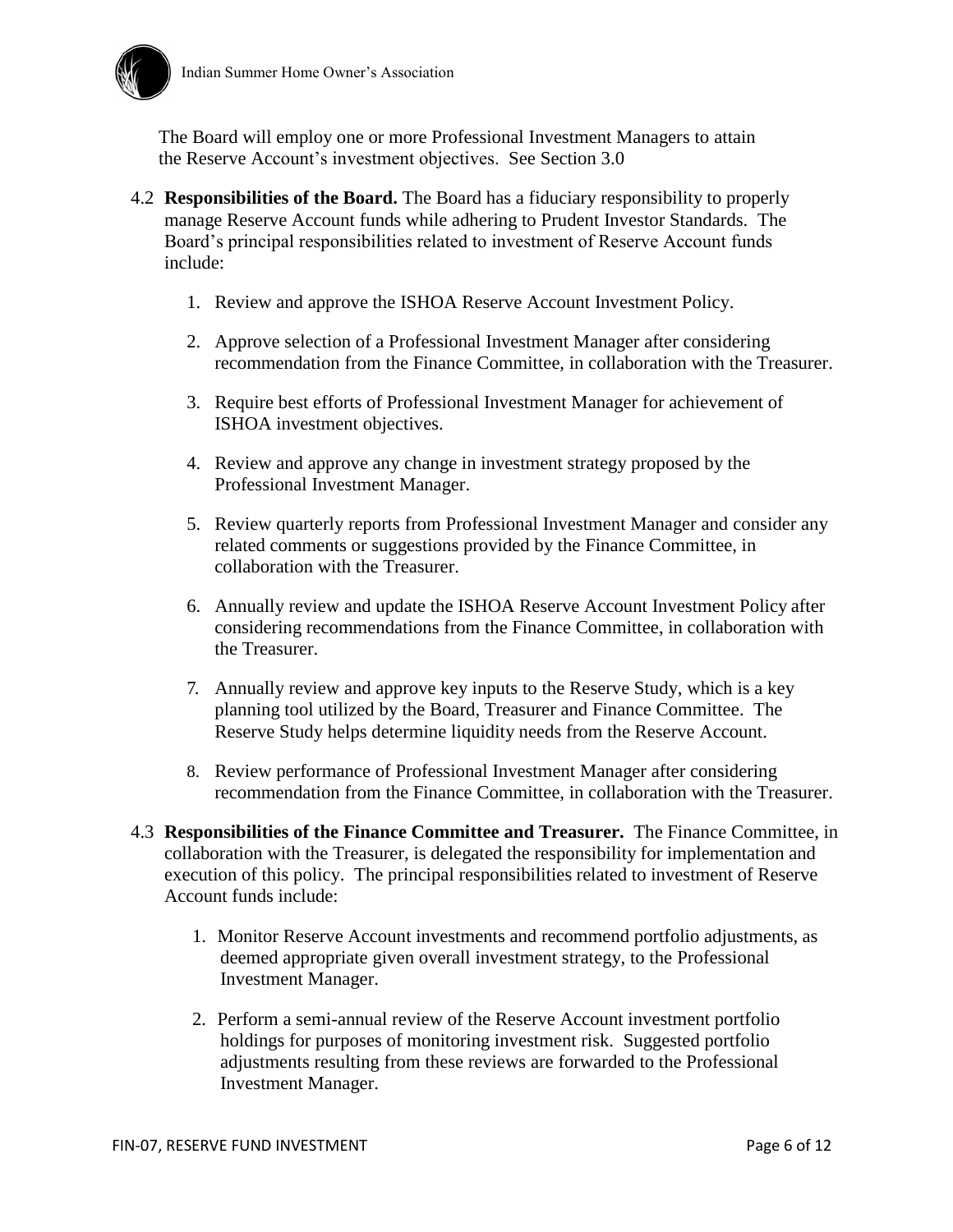

- 3. Perform a semi-annual review of the Reserve Account investment returns for purposes of comparison to the Reserve Study interest rate assumption. The timing for this review should be coordinated so that the resulting information is available for the annual update of the Reserve Study and preparation of the next year's budget. Suggested changes resulting from these reviews are forwarded to the Board for consideration.
- 4. Annually review Professional Investment Manager's performance and recommend to the Board either their continuation or dismal. Generally, performance over a period of at least three (3) years will be considered.
- 5. Perform an annual review of this policy to ensure that all language and content reflect current fiduciary views and remain aligned with long-term objectives. Suggested changes to this policy resulting from these reviews are forwarded to the Board for consideration.

### **4.4 Responsibilities of Professional Investment Manager(s)**

The Professional Investment Manager's role is that of an advisor through the Finance Committee to the Board. Investment advice on investment management of funds will be offered by the manager, and will be consistent with ISHOA investment objectives, policy and guidelines. Specific responsibilities of the manager include:

- 1. Assisting in the development and periodic review of the investment policy via verbal suggestions.
- 2. Conducting investment research when requested by the Finance Committee, in collaboration with the Treasurer.
- 3. Monitoring and communicating the performance of the investment portfolio to provide the Finance Committee and the Board with the ability to determine the progress toward the investment objectives.
- 4. Reviewing historical capital markets performance and contents of this investment policy to any newly appointed members of the Finance Committee or Board.
- 5. Acknowledging in writing its acceptance of responsibility as a fiduciary.
- 6. Each manager will have full discretion to make all investment decisions for the assets placed under its jurisdiction, while observing and operating within all policies, guidelines, constraints, and philosophies as outlined in this policy.
- 7. Discretionary investment management including decisions to buy, sell, or hold individual securities, and to alter asset allocation within the guidelines established in the policy.
- 8. Reporting, on a timely basis, quarterly investment performance results.
- 9. Obtaining Board approval in advance for any change in the investment strategy.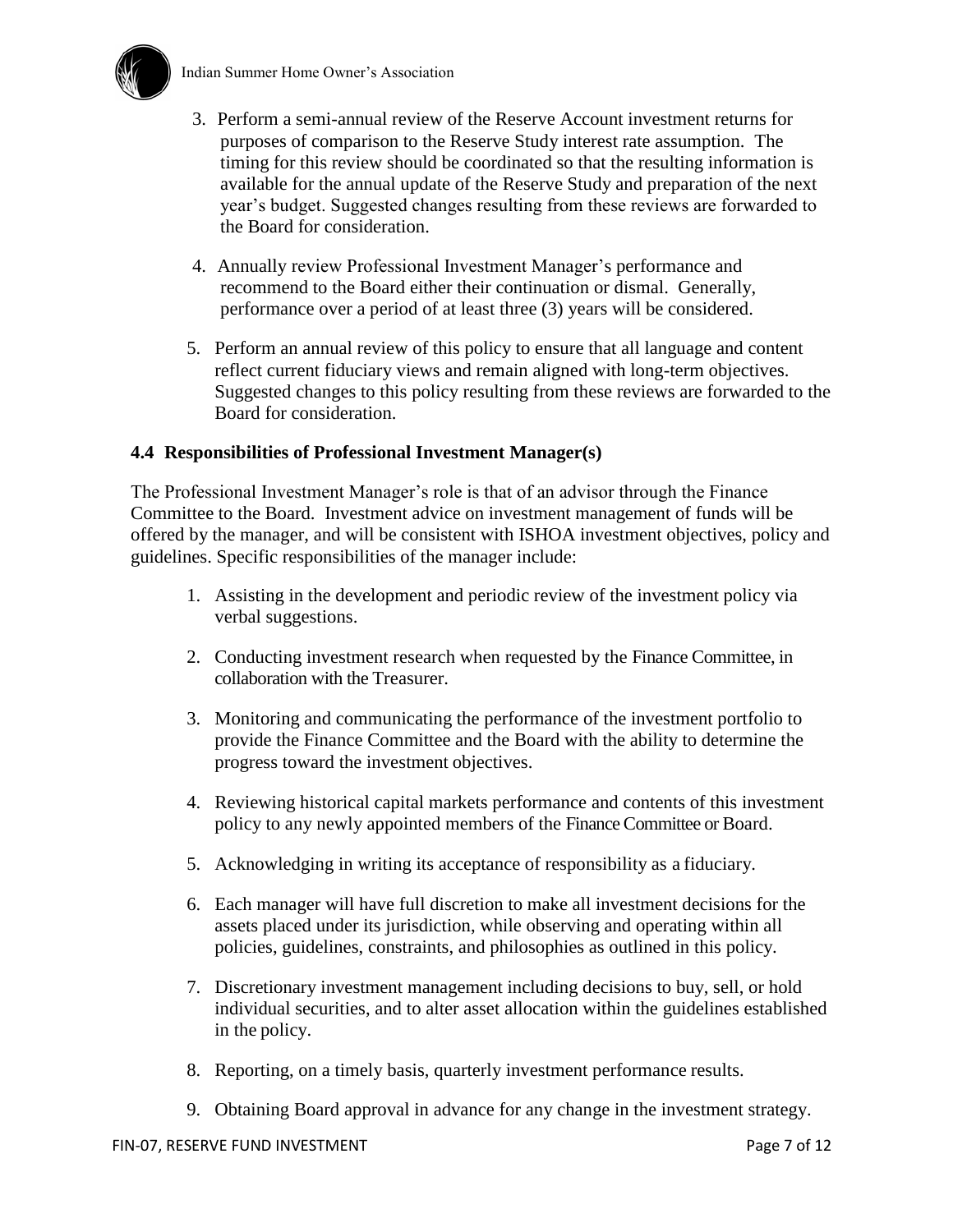

- 10. Communicating any major changes to economic outlook, investment strategy or any other factors that affect implementation of investment process, or the investment objective progress of the operating funds investment management.
- 11. Informing the Treasurer regarding any qualitative change to investment management organization: examples include changes in portfolio management personnel, ownership structure, investment philosophy, etc.
- 12. Voting proxies, if requested by the Board, on behalf of the Reserve Account, and communicating such voting records to the Treasurer on a timely basis.

## **5.0 INVESTMENT GUIDELINES**

#### **5.1 General Guidelines**

- 5.1.1 Reserve Account investments shall be made solely in the best interests of ISHOA.
- 5.1.2 Reserve Account funds shall be invested utilizing Prudent Investor Standards: with care, skill, caution and diligence that a prudent investor, under the circumstances then prevailing, acting in like capacity, and familiar with such matters, would use in the investment of funds of like character and with like objectives.
- 5.1.3 Investment of Reserve Account funds shall be so diversified as to minimize the risk of material loss, maintain the purchasing power of the Reserve Account funds, achieve investment returns that support the conservative assumptions utilized in the Reserve Study and provide for the safety, liquidity and adequacy of Reserve Account funds unless, under the circumstances, it is clearly prudent not to do so.
- 5.1.4 Reserve Account cash is to be employed productively until it is required for eligible expenditures.
- 5.1.5 The Board will employ one or more Professional Investment Manager to attain the Reserve Account's investment objectives.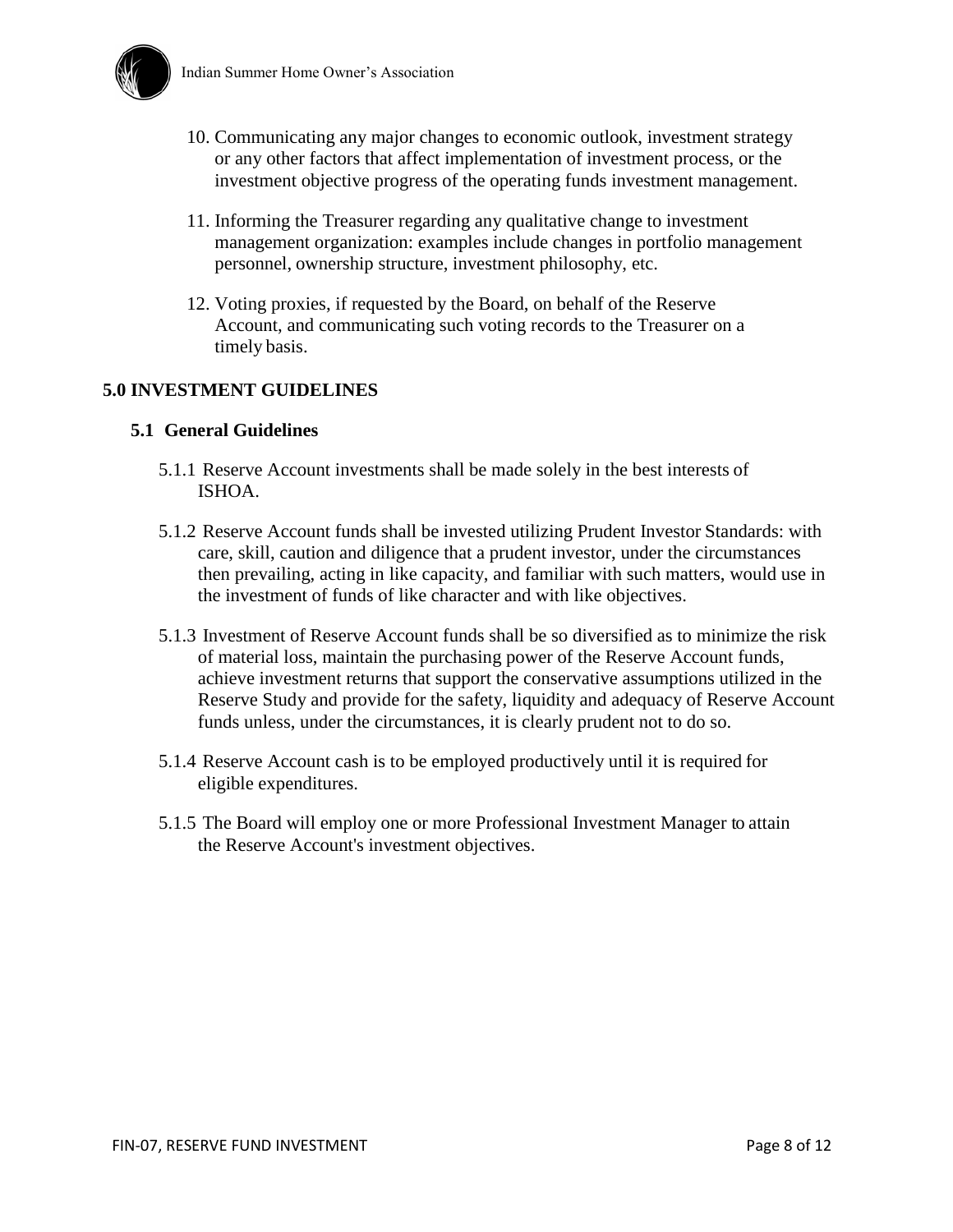

### **5.2 Asset Allocation.**

As explained in more detail in Sections 5.3 and 5.4 below, the Professional Investment Manager will adhere to the following asset allocation guidelines:

|                                            | Minimum | Maximum |                 |     |
|--------------------------------------------|---------|---------|-----------------|-----|
| Certificates of Deposit,                   |         |         |                 |     |
| Cash Equivalents and US                    |         |         |                 |     |
| Government & Agency                        |         |         |                 |     |
| Securities                                 | 70%     | 100%    |                 |     |
|                                            |         |         |                 |     |
| Corporate Stocks and                       |         |         |                 |     |
| <b>Bonds</b>                               | 0%      | 30%     |                 |     |
|                                            |         |         |                 |     |
| Corporate Stocks in a                      |         |         | Maximum Up      |     |
| moderately conservative                    |         |         | to 40% of 30%   |     |
| portfolio                                  | 0%      | 12%     |                 | 12% |
|                                            |         |         |                 |     |
| Corporate Bonds in a                       |         |         | Minimum at      |     |
| moderately conservative                    |         |         | least $60\%$ of |     |
| portfolio                                  | 18%     | 30%     | $30\% =$        | 18% |
| <b>Total in Corporate Stocks and Bonds</b> |         |         |                 | 30% |

### **5.3 Certificates of Deposit, Cash Equivalents and U.S. Government and Agency Securities**

- 5.3.1 **Investment Strategy.** The investment strategy for 70% of Reserve Account funds is to minimize investment risk by investing in certificates of deposit, cash equivalents, U.S. Government and Agency securities. The key objectives of these investments are:
	- Preserve capital
	- Maintain liquidity
	- Provide current income
- 5.3.2 **Investment Guidelines.** This portion of Reserve Account funds may be invested only in certificates of deposit, cash equivalents, U.S. government securities and separately managed accounts, mutual funds and / or ETFs of such assets.

Certificates of Deposit (CDs) will be purchased only from financial institutions offering FDIC insurance. The fixed term of a CD will be no longer than five (5) years. The combined total of all CDs, deposit accounts and accrued interest thereon with the same financial institution must be less than the FDIC coverage limit, currently \$250,000.

Fixed-income maturity restrictions are as follows: maximum maturity for any single security is 5 years.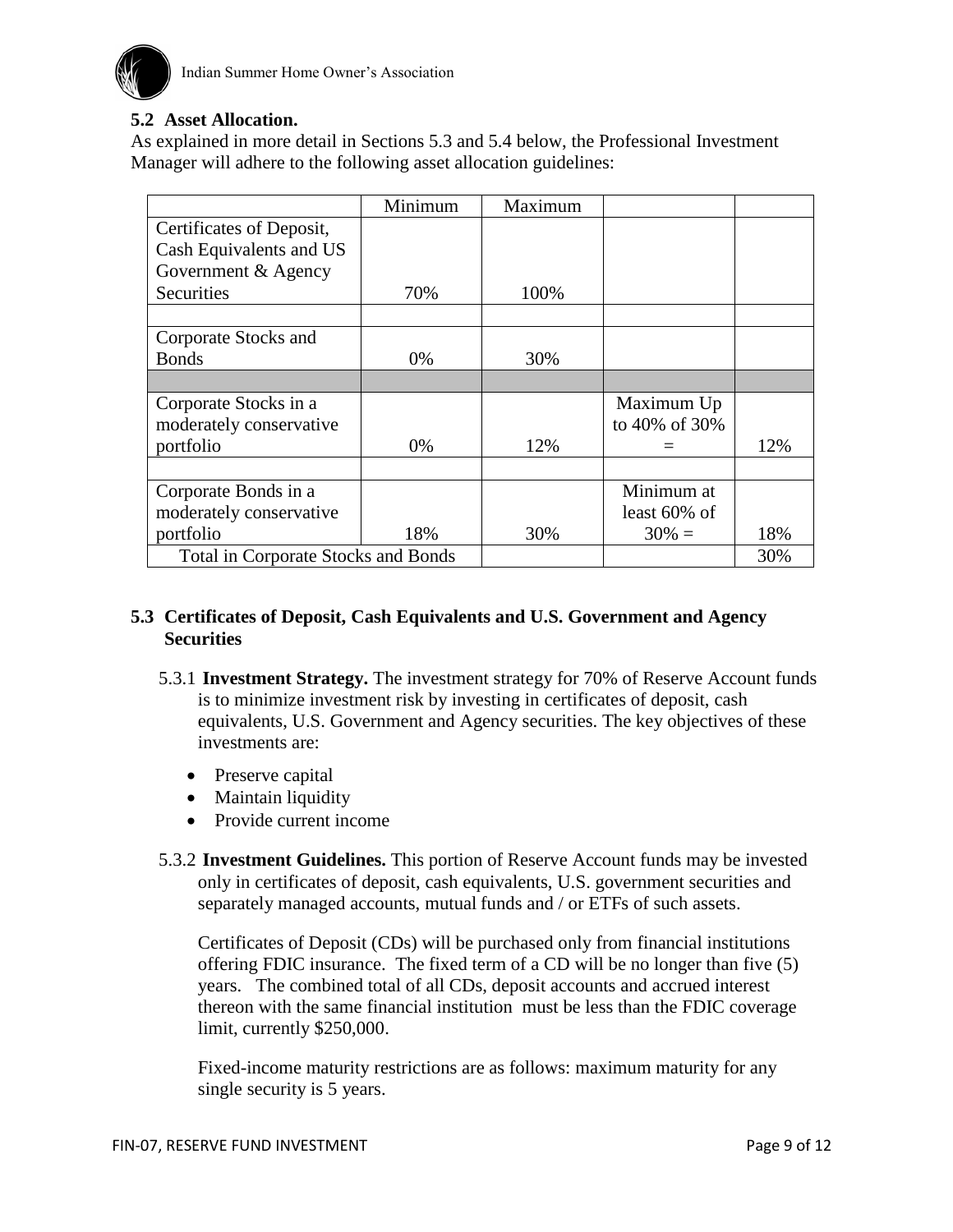

When investing in mutual funds or ETFs, decisions regarding duration will be cautiously made after consideration of current market conditions and trends.

Money market funds selected shall only contain securities whose credit rating, at the absolute minimum, are rated investment grade by a reputable rating company or agency (e.g. Standard & Poor's and or Moody's).

In order to achieve a prudent level of portfolio diversification no single investment will exceed 10% of the Reserve Account unless such investment is federally insured (e.g. certificates of deposit and then only up to the limit of federally insured). Additionally, this portion of the portfolio will be diversified as to maturity of fixed income investments (including laddering of maturities when appropriate) and coordinated with the Reserve Account spending plan, as documented in the Reserve Study.

### **5.4 Stocks and Bonds**

**5.4.1 Investment Strategy.** The Board expects to achieve a conservative rate of return on the investment of Reserve Account funds as documented in the most current Reserve Study. There are times when extended economic conditions will not allow any meaningful return from cash and certificates of deposit. To reach the expected rate of return, the Board authorizes investment of **up to 30% maximum** of Reserve Account funds in a moderately conservative allocation portfolio, including income producing mutual funds and/or exchange-traded funds ("ETFs"). Considerations for such investing include market conditions, interest rates, risk management, time horizon, inflation and spending plans. Investment in individual stocks or bonds is not allowed with the exception of use of a Separately Managed Account. In such an instance involving a diversified corporate bond portfolio, each bond must be rated AA or better and each bond must have a remaining term of no more than 5 years at the time of purchase.

The investment strategy for up to 30% of the Reserve Account funds is to emphasize total return, that is, modest capital appreciation plus dividend and interest income.

The key objectives in the investment in equity or fixed income mutual funds or ETF's are:

- Preserve purchasing power over the investment horizon to achieve returns exceeding the rate of inflation.
- Maintain liquidity.
- Maintain appropriate levels of risk.
- **5.4.2 Investment Guidelines.** Investments involving stocks and bonds will only be made via low risk, low cost, well diversified, highly liquid and income generating mutual funds, ETFs and Separately Managed Accounts. Bonds include instruments that are neither US Government nor agencies securities. Investments will not be made in individual stocks or bonds, with the exception of use of a Separately Managed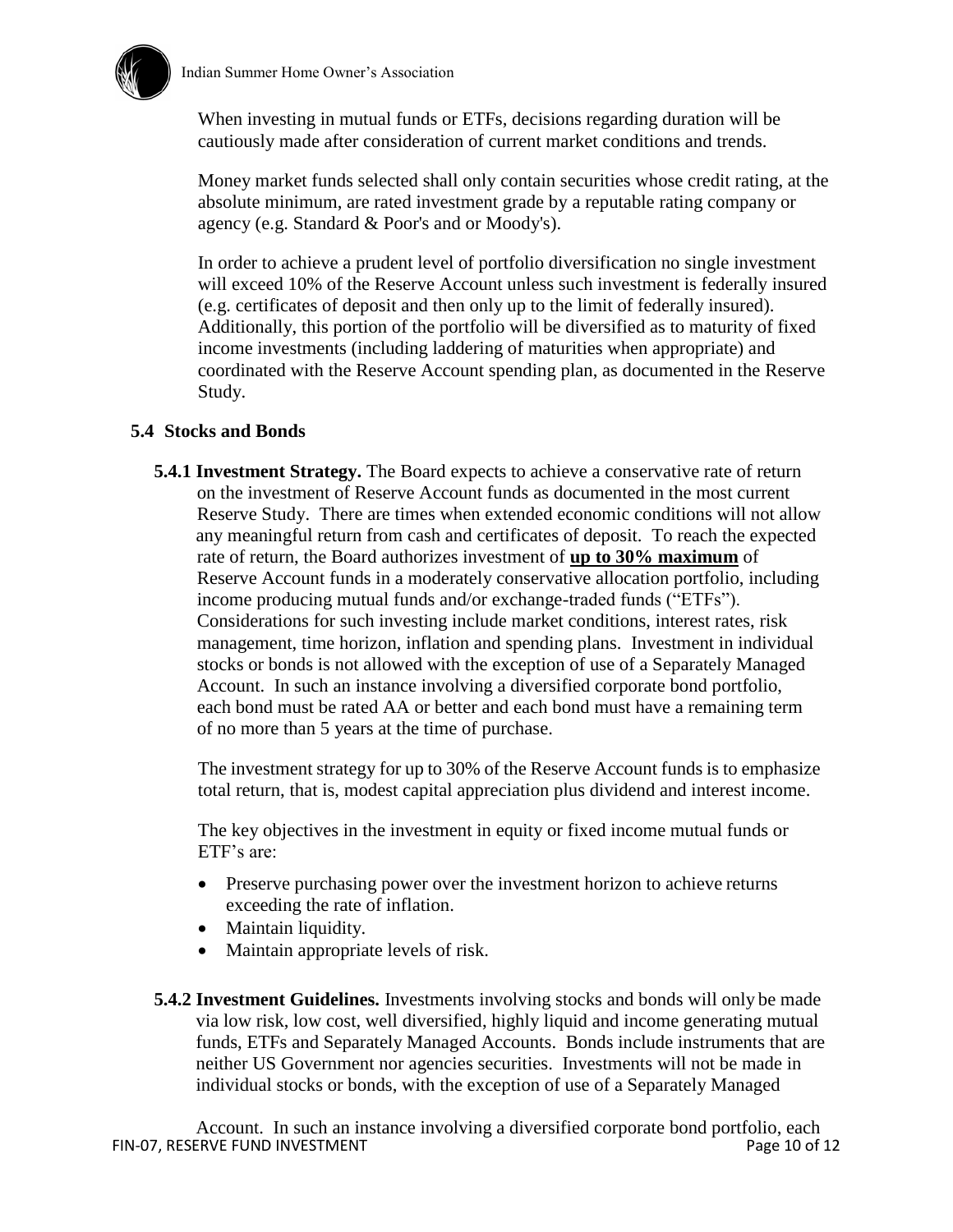

 bond must be rated AA or better and each bond must have a remaining term of no more than 5 years at the time of purchase.

Selection of specific mutual funds, ETFs and / or Separately Managed Accounts will be such that the up to 30% allotment will reflect a moderately conservative investment portfolio. Standard and Poor's Morningstar, Reuters or other reputable rating companies will be used to measure the quality of funds, determine "best of breed" and provide documentation for the investment choices made. When investing in mutual funds or ETFs, decisions regarding duration will be cautiously made after consideration of current market conditions and trends.

## **6.0 PROHIBITED INVESTMENTS AND TRANSACTIONS**

Prohibited non-liquid investments include, but are not limited to the following:

- Commodities and futures contracts
- Private placements
- Options
- Venture capital investments
- Interest only (IO), principal only (PO), and residual tranche CMOs
- Derivative securities

Prohibited transactions include, but are not limited to the following:

- Short selling
- Margin transactions

## **7.0 RISK MANAGEMENT**

7.1 **Liquidity Risk Management.** The Board requires that all Reserve Account funds be invested in liquid securities, defined as securities that can be transacted quickly and efficiently with minimal impact on market price. To ensure liquidity, investments will be limited to those listed on the following exchanges: New York Stock Exchange, American Stock Exchange and NASDAQ over-the-counter market.

To minimize the possibility of a loss occasioned by the sale of a security, forced by the need to meet a required payment, the Finance Committee, in collaboration with the Treasurer and the Board, will periodically review the Reserve Account's expected net cash flow. The Finance Committee will recommend portfolio adjustments to the Board and to the Professional Investment Manager so that upcoming cash needs are met. For unplanned cash requirements the Board establishes a \$50,000 minimum balance of cash and cash equivalent investments, which may be held either in the account with the Professional Investment Manager or in a designated money market account managed by the currently contracted ISHOA management company.

**7.2 Interest Rate Risk Management.** Certificates of deposit and U. S. government securities will be purchased with the intent of holding them to maturity thus avoiding premature liquidation and possible loss of purchasing power. The maximum maturity for any individual investment will be 5 years. During periods of probable future rising